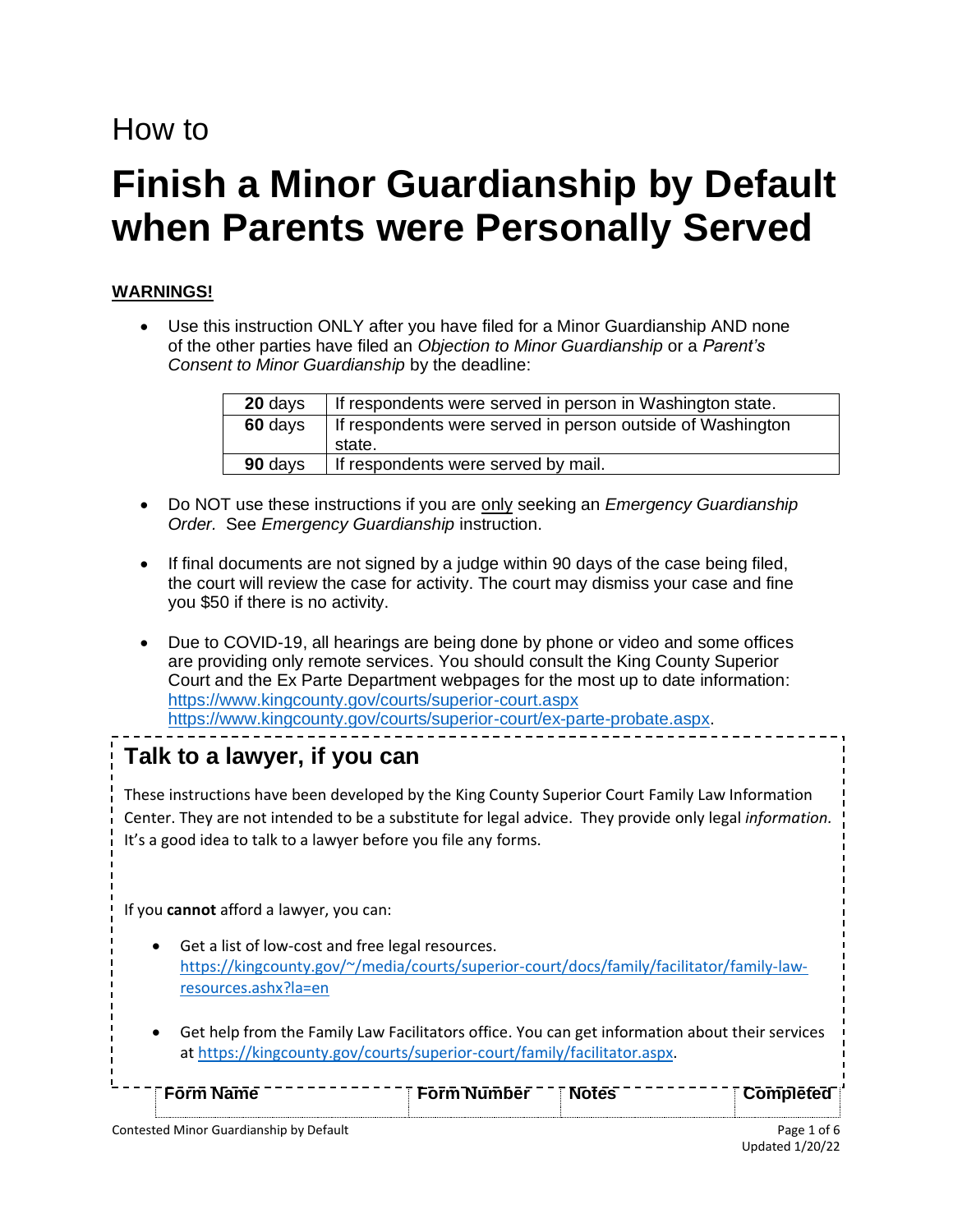| <b>Motion for Default</b>                       | FL All Family 161 | Complete all sections<br>in this form                           |  |
|-------------------------------------------------|-------------------|-----------------------------------------------------------------|--|
| <b>Order on Motion for Default</b>              | FL All Family 162 | Fill this out the way<br>you would like the<br>Judge to sign it |  |
| <b>Minor Guardianship Findings</b><br>and Order | <b>GDN M 105</b>  | Fill this out the way<br>you would like the<br>court to decide  |  |
| <b>Acceptance of Appointment</b>                | GDN M 003         | Fill this out the way<br>you would like the<br>court to decide  |  |
| <b>Residential Schedule (if</b><br>requested)   | GDN M 104         | Fill this out the way<br>you would like the<br>court to decide  |  |
| <b>Declaration of Service</b>                   | GDN All 007       | Fill this out if you need<br>to provide notice (see<br>Step 5)  |  |

#### **If you are asking for child support, you need to fill out these forms:**

| <b>Child Support Worksheets</b>                            | WSCSS-<br>Worksheets                                           | <b>Online Child Support</b><br>Calculation software is<br>available at:<br>https://fortress.wa.gov/d<br>shs/dcs/SSGen/Home/<br><b>QuickEstimator</b> |  |
|------------------------------------------------------------|----------------------------------------------------------------|------------------------------------------------------------------------------------------------------------------------------------------------------|--|
| <b>Child Support Schedule &amp;</b><br><b>Instructions</b> | Use this information to calculate Child<br>Support Worksheets. |                                                                                                                                                      |  |
| <b>Child Support Order</b>                                 | FL All Family<br>130                                           | Fill this out the way that<br>you would like the<br>Judge to decide                                                                                  |  |

# **Step 2: Make copies**

- **Original** set to file with the Clerk's Office (room 2C in Kent and E-609 in Seattle)*.*
- **Copy 1** for your personal records. These copies are not limited to the three listed above.
- **Additional copies** for anyone you may need to serve (See Step 6).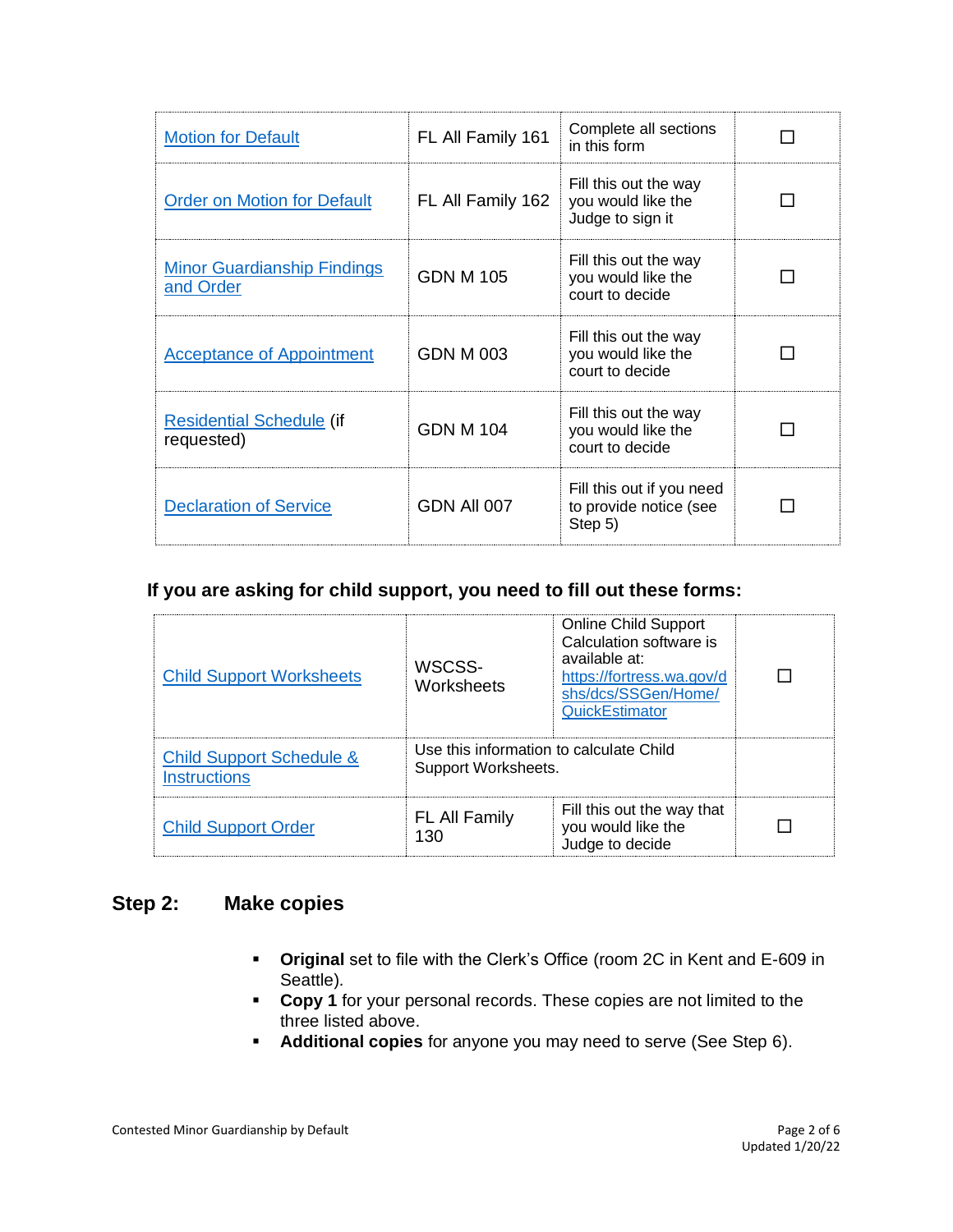# **Step 3: Does a Court Visitor need to be appointed?**

#### *Is the child 12 or older?*

If the child is younger than age 12, go to Step 4.

If the child is 12 or older, the court must appoint a court visitor to interview the child and petitioner.

If a court visitor needs to be appointed, you must file a motion and get an order appointing a court *visitor before finishing your case by default*. See *How to Ask for a Court Visitor* instruction.

In addition, you will also need to complete a [60 Day Checklist](https://kingcounty.gov/~/media/courts/Clerk/forms/60-day-checklist.ashx?la=en), attend your 60- Day Hearing, and wait until the court visitor that was appointed by the court to finish a report about the guardianship before you can finalize by default.

## **Step 4: Select your hearing date**

All motions for default are being conducted in Ex Parte by video until further notice starting at 10:30 a.m.

Check the Calendar Availability Tool under the Ex Parte Calendar heading at [https://kingcounty.gov/courts/clerk/calendars.aspx.](https://kingcounty.gov/courts/clerk/calendars.aspx) Click on the drop-down menu to select "Probate/Guardianship" to see what dates are available. Choose a date that is at least 14 court days out.

Fill out the *Notice of Court Date Ex Parte* form (Kent or Seattle) (available at [https://www.kingcounty.gov/courts/clerk/forms.aspx\)](https://www.kingcounty.gov/courts/clerk/forms.aspx) with the date you selected.

## **Step 5: File your documents.**

You can file your documents from Step 1 and 4 either bringing your original forms to the Clerk's Office (room 2C in Kent and E-609 in Seattle),

#### **OR**

You can file them online on the Clerk's website at: [https://www.kingcounty.gov/court/clerk/documents/efiling.aspx.](https://www.kingcounty.gov/court/clerk/documents/efiling.aspx) If you have questions about e-filing call 206-477-3000, or email [eServices@kingcounty.gov.](mailto:eServices@kingcounty.gov)

**DO NOT FILE** your proposed *Minor Guardianship Findings and Order, Order on Motion for Default,* and *Child Support Order*.

# **Step 6: Provide notice to other parties.**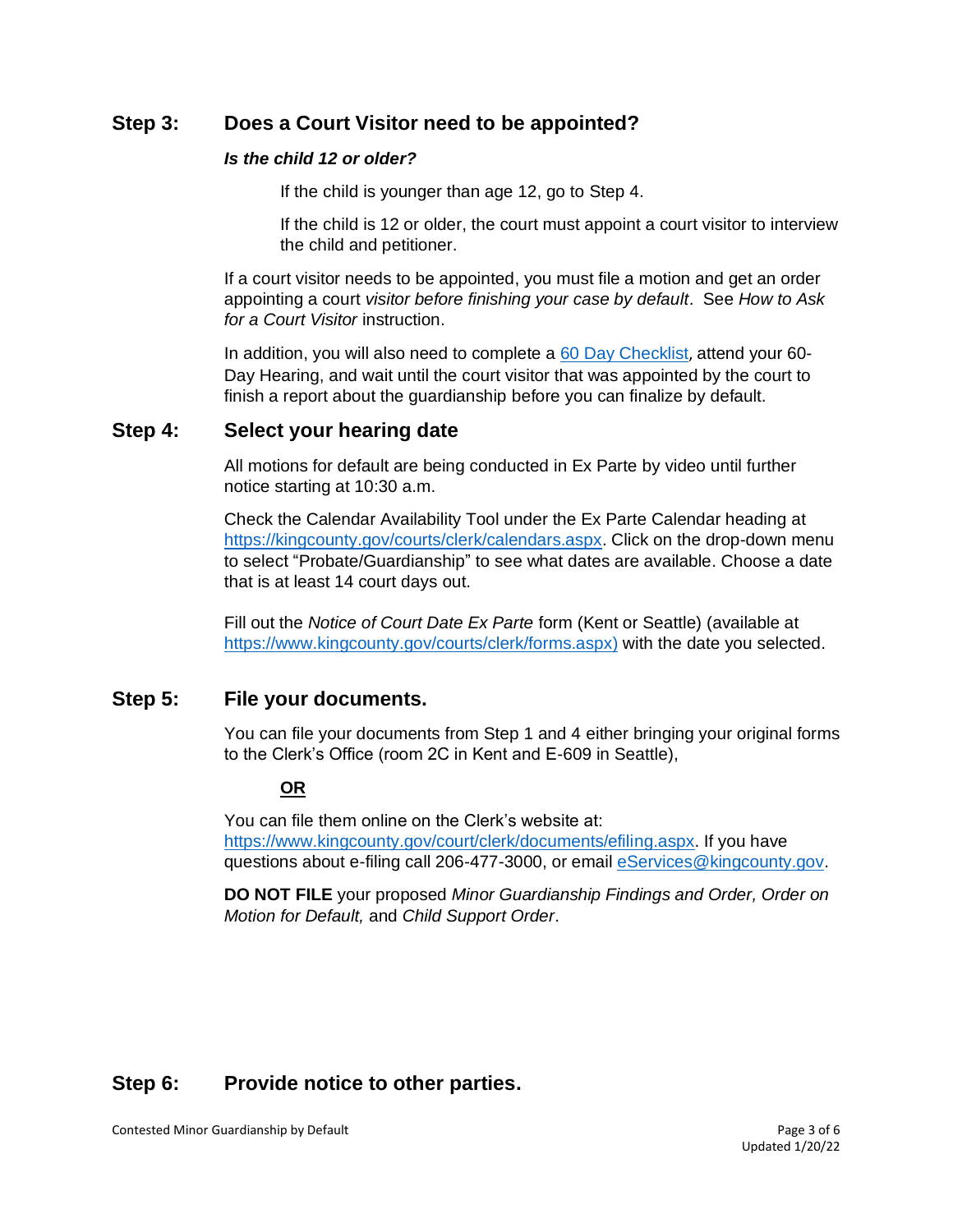If any other party has participated in the case (such as attended a hearing or filed any documents in the case), you must provide that party with notice of your hearing.

**What to provide:** All forms from Step 1 and the *Notice of Court Date Ex Parte*  from Step 4.

As long as no order restrains you from having contact with the other party, you may deliver or mail the forms yourself at least 7 calendar days before the hearing (add more days for mailing).

If the other party has an attorney deliver or mail the forms to the attorney instead. After you have delivered or mailed the forms to the other party or attorney, fill out the *[Declaration of Service](https://www.courts.wa.gov/forms/documents/GDN%2004%200850%20Decl%20of%20Service%202018%2010.doc)* form. File the original with the Clerk's Office, keep a copy for your records, and bring it with you to the hearing.

You may also have someone else serve the other party or his/her attorney for you. The server must be over 18. After serving, the server fills out the *[Declaration](https://www.courts.wa.gov/forms/documents/GDN%2004%200850%20Decl%20of%20Service%202018%2010.doc)  [of Service](https://www.courts.wa.gov/forms/documents/GDN%2004%200850%20Decl%20of%20Service%202018%2010.doc)* form and returns it to you. File the original with the Clerk's Office, keep a copy for your records, and bring it with you to the hearing.

# **Step 7: Give working copies to the Ex Parte Department.**

At least one week before your hearing, you will need to provide the Ex Parte Department with working copies of all of the documents you filed in the case, including the forms from Step 1. There are three ways to provide working copies:

#### **1. Provide electronically**

To provide your working copies electronically, you can use the Clerk's Office website [here.](https://kingcounty.gov/courts/clerk/documents/eWC.aspx) You will be required to pay a fee for this service.

#### **2. Provide via email.**

You can also email your working copies to [scexparteorders@kingcounty.gov.](mailto:scexparteorders@kingcounty.gov)

| <b>Ex Parte Department Working Papers Email</b>                                                                               |  |
|-------------------------------------------------------------------------------------------------------------------------------|--|
| The subject line of the email should read<br>$\bullet$<br>"Working Papers (DATE/TIME OF HEARING) - CASE NUMBER<br>(SEA/KNT)." |  |
| • Include all parties in the email.                                                                                           |  |
|                                                                                                                               |  |

• Attach a copy of all documents you have filed in the case.

#### **3. Provide in person.**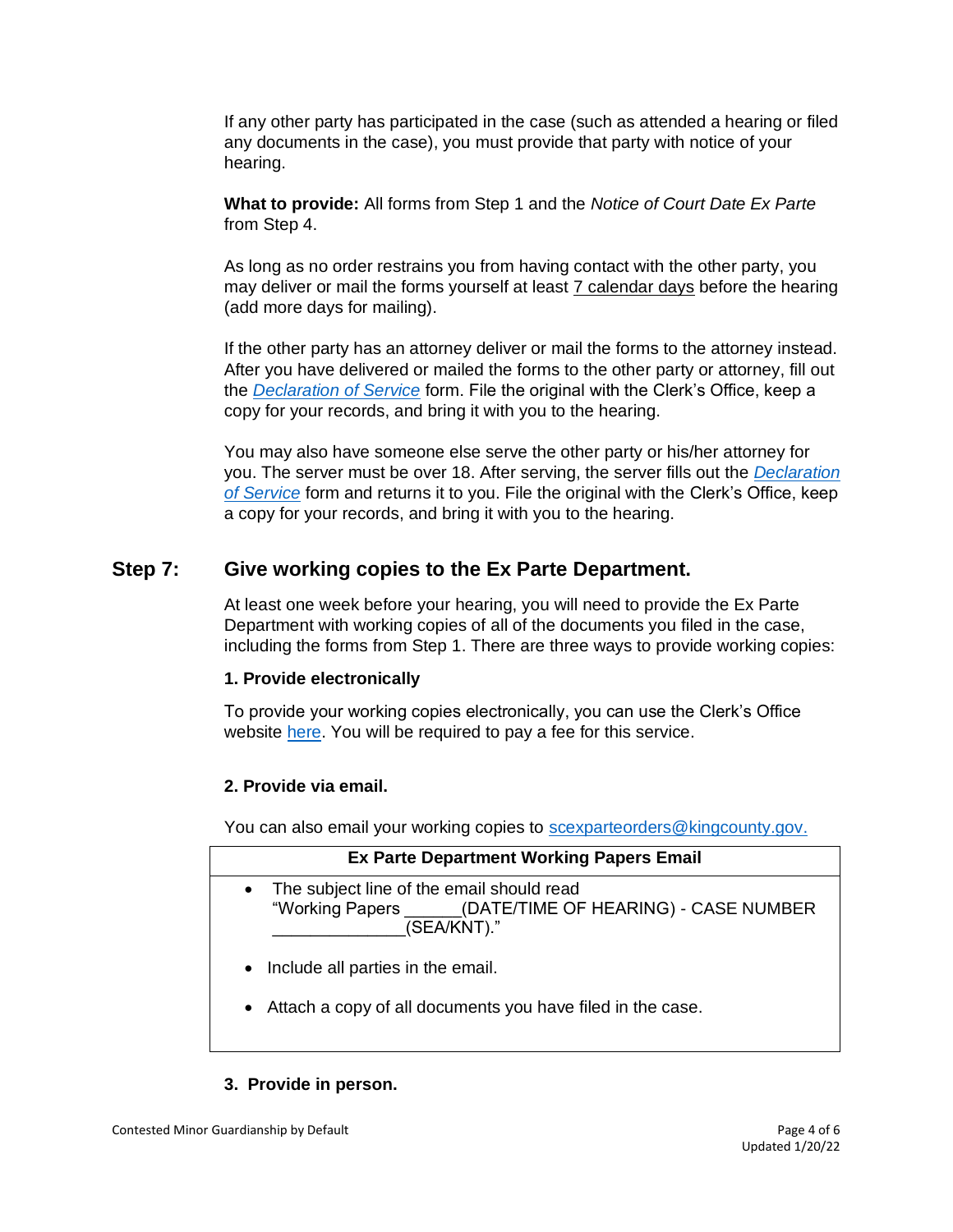Working papers may be provided in person to the judges' mailroom (C203) in Seattle or Room 2D in Kent) only if email is not an option for you. On the top righthand corner, write:

> WORKING COPIES Hearing: Mearing: Mearing and Mearing and Mearing and Mearing and Mearing and Mearing and Mearing and Mearing and Mearing and Mearing and Mearing and Mearing and Mearing and Mearing and Mearing and Mearing and Mearing and Ex Parte Department/Minor Guardianship Submitted by: example and submitted by:

# **Step 8: File Acceptance of Appointment.**

At least one week before your hearing date, file the completed form below with the Clerk's Office:

| <b>Form Name</b>             | <b>Form Number</b> | <b>Notes</b>                                                   | <b>Completed</b> |
|------------------------------|--------------------|----------------------------------------------------------------|------------------|
| Acceptance of<br>Appointment | GDN M 003          | Fill this out the way you<br>would like the court to<br>decide |                  |

# **Step 9: Attend the Ex Parte Virtual Status Hearing.**

All Ex Parte hearings are being conducted by video until further notice starting at 10:30 a.m. Check the Ex Parte department website at <https://www.kingcounty.gov/courts/superior-court/ex-parte-probate.aspx> for the latest information on how the hearing will be conducted.

Instructions for attending are in the *Notice of Court Date Ex Parte* form you filled out in Step 4.

At the hearing, the Commissioner will decide whether to approve your request for an *Order of Default* and final orders. If there are issues with your case, the Commissioner may refuse to sign your documents and require you to fix the problems before you can schedule another hearing to finalize by default.

Finally, if the petitioner or proposed guardian does not appear for this hearing, the case may be dismissed.

#### **Fee Waiver Requests**

At the hearing, if the court is approving your request for guardianship and you cannot afford to pay for copies of the Letters of Guardianship, ask the judge to waive the fees.

# **Step 10: Get Letters of Guardianship**

If the court approves your request to become the guardian, you will need Letters of Guardianship to prove you can make decisions for the child.